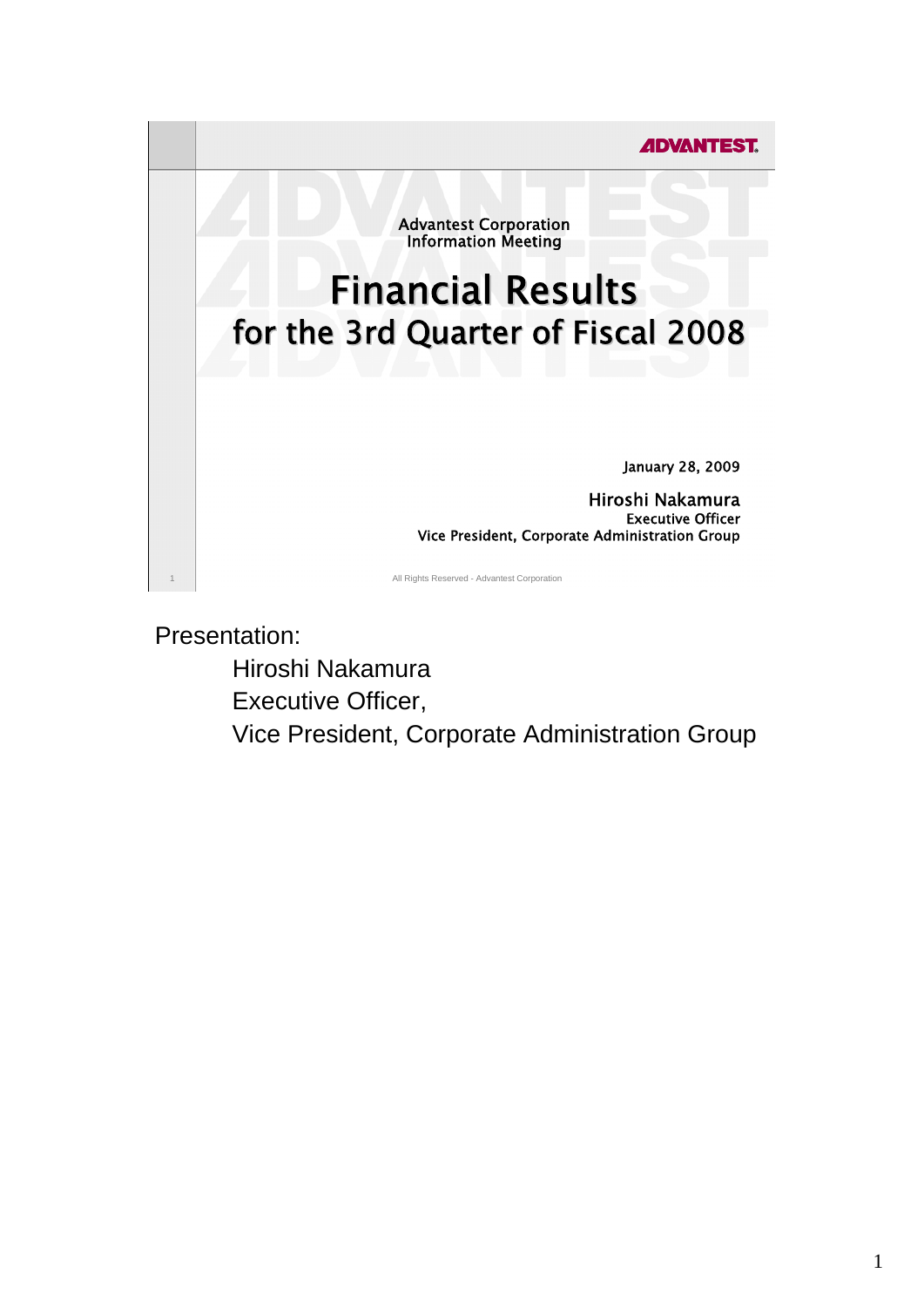|                | <b>Summary of Achievements</b>                           |              |        | <i><b>ADVANTEST.</b></i> |        |  |              |        |         |          |                      |  |
|----------------|----------------------------------------------------------|--------------|--------|--------------------------|--------|--|--------------|--------|---------|----------|----------------------|--|
|                |                                                          |              |        |                          |        |  |              |        |         |          | (In Billions of Yen) |  |
|                |                                                          | <b>FY'07</b> |        |                          |        |  | <b>FY'08</b> |        |         |          |                      |  |
|                |                                                          | 1Q           | 2Q     | 3Q                       | 4Q     |  | 10           | 2Q     | 3Q      | Q on Q   | Y on Y               |  |
|                |                                                          |              |        |                          |        |  |              |        |         | (%)      | $(\%)$               |  |
|                | Orders                                                   | 53.2         | 42.0   | 31.2                     | 35.8   |  | 18.2         | 18.1   | 8.9     | $-51.3%$ | $-71.7%$             |  |
|                | <b>Sales</b>                                             | 57.1         | 57.8   | 35.0                     | 32.9   |  | 26.5         | 26.0   | 14.6    | $-44.0%$ | $-58.3%$             |  |
|                | Operating<br>Income                                      | 11.7         | 12.9   | 1.0                      | $-2.9$ |  | $-1.8$       | $-2.1$ | $-11.6$ |          |                      |  |
|                | $Non-$<br>operating<br>Income                            | 3.4          | $-0.6$ | 1.0                      | $-3.0$ |  | 1.5          | $-2.5$ | $-1.5$  |          |                      |  |
|                | Income<br>before Tax                                     | 15.1         | 12.3   | 2.0                      | $-5.9$ |  | $-0.3$       | $-4.6$ | $-13.1$ |          |                      |  |
|                | Net Income                                               | 9.9          | 7.0    | 3.0                      | $-3.3$ |  | $-0.2$       | $-2.7$ | $-7.8$  |          |                      |  |
|                |                                                          |              |        |                          |        |  |              |        |         |          |                      |  |
|                | <b>Backlog</b>                                           | 49.0         | 33.2   | 29.5                     | 32.4   |  | 24.1         | 16.2   | 10.4    | $-35.6%$ | $-64.7%$             |  |
| $\overline{2}$ | All Rights Reserved - Advantest Corporation<br>2009/1/28 |              |        |                          |        |  |              |        |         |          |                      |  |

○ Summary of Results for the Third Quarter of Fiscal 2008

| $\cdot$ Orders : | 8.9 billion yen  |
|------------------|------------------|
| $\cdot$ Sales:   | 14.6 billion yen |

 Orders, sales, and operating income all decreased significantly compared to the previous quarter.

・ Non-operating Loss: 1.5 billion yen

Main contributing factors:

- 1)Losses linked to exchange rate fluctuations
- 2) Losses from impairment of investment securities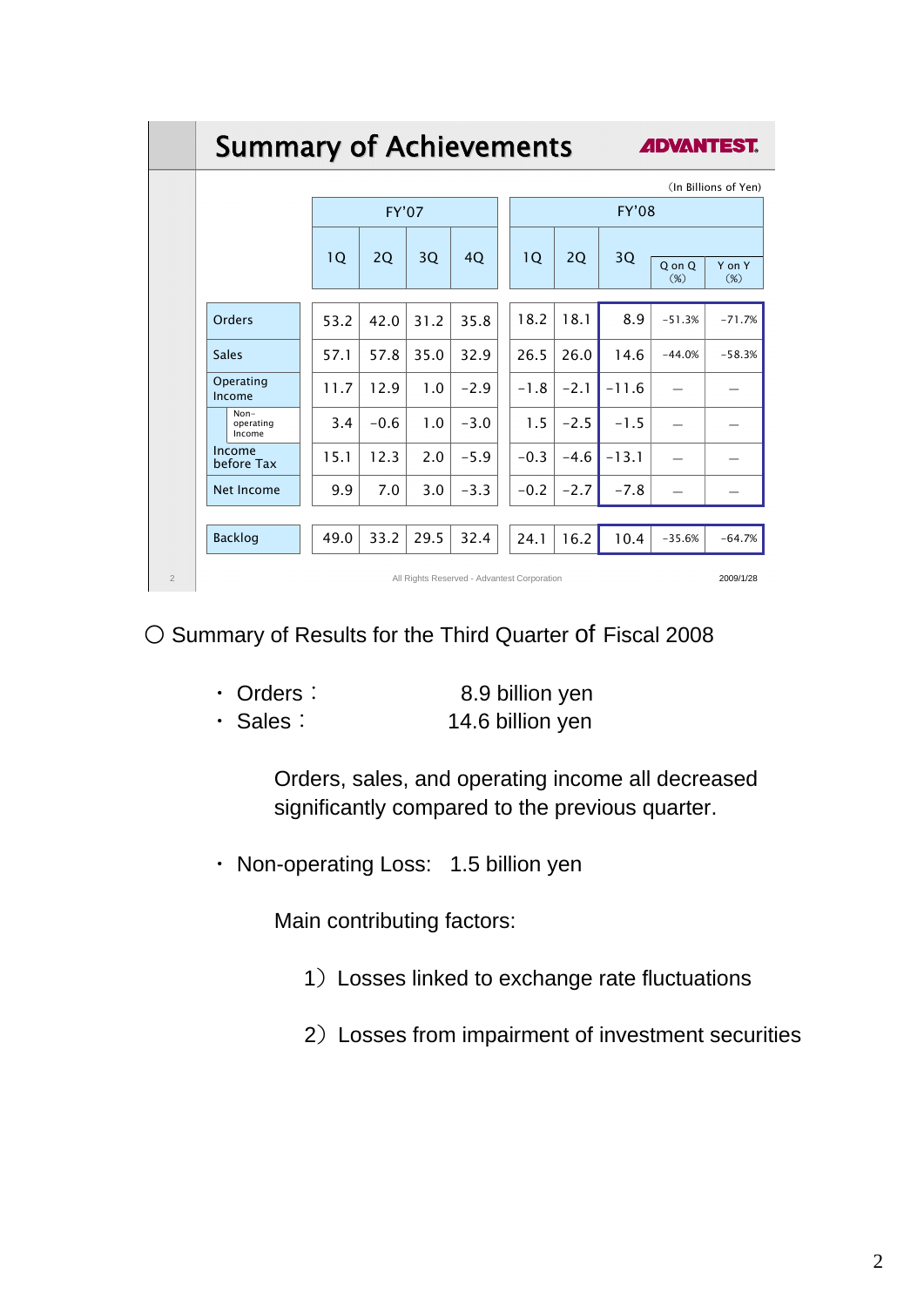

- Third quarter, fiscal 2008 Orders by business segment:
- Semiconductor and component test systems
	- ・ 2.7 billion yen, a 76.1% drop from the previous quarter

Memory test systems:

 Memory test systems for graphic DRAM and DDR3, which were solid through Q2, saw a sharp decrease.

Non-memory test systems:

 Demand for T2000 products, including test modules for next-generation MPUs, dropped steeply.

○ Mechatronics

 $\cdot$  1.7 billion yen, a 41.3% drop from the previous quarter Due to weak demand especially for back-end testers, orders for device interfaces and handlers saw a decrease.

○ Services, Support & Others

 $\cdot$  4.6 billion yen, a 13% increase from the previous quarter Orders climbed slightly due to factors including the purchase of lease assets.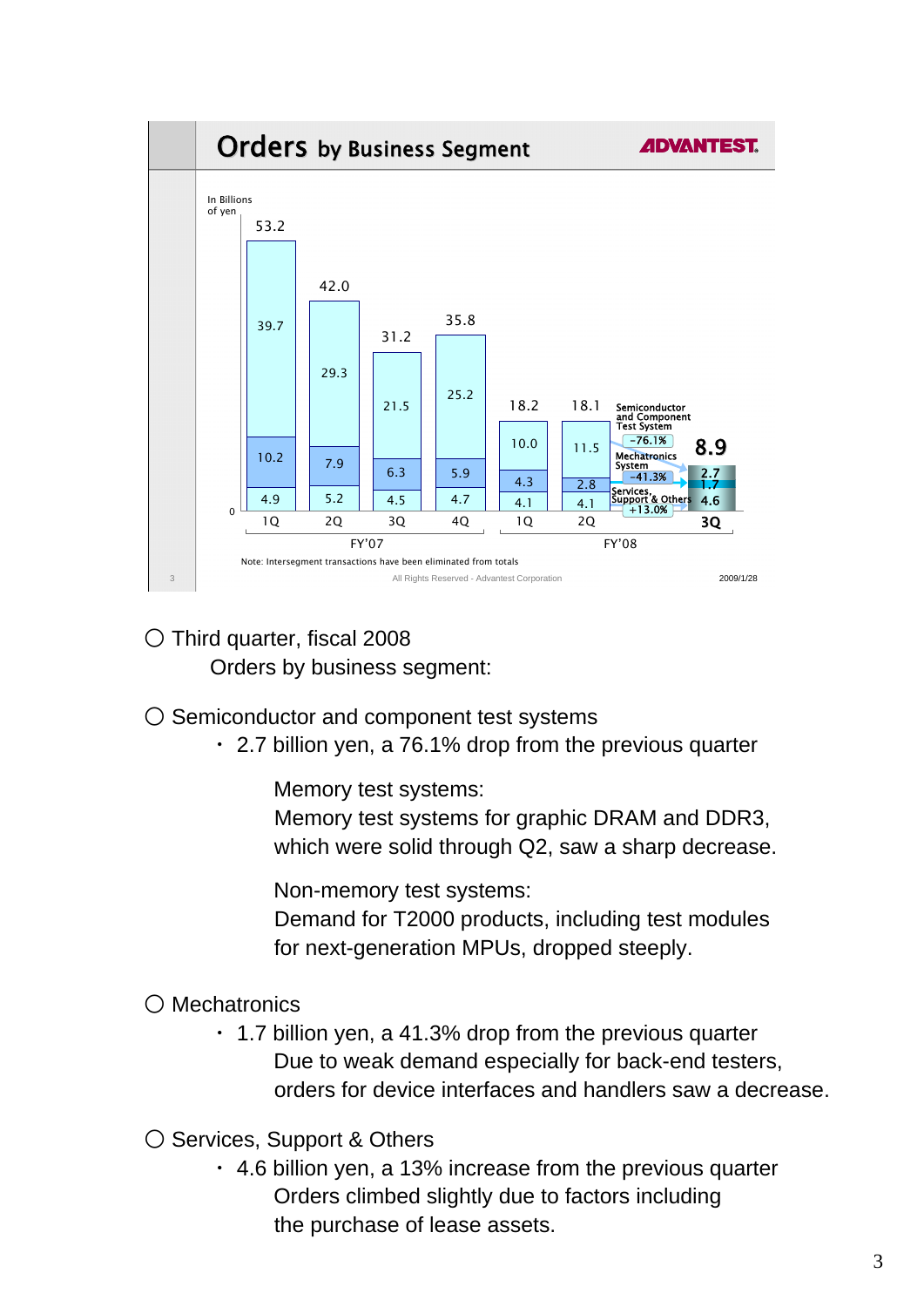

- Third quarter, fiscal 2008 Sales by business segment:
- $\bigcirc$  As shown in the graph above,
	- ・ Sales of memory test systems fell 68.5% from the previous quarter.

Main contributing factor:

 DRAM makers in South Korea and Taiwan suffered a sales decrease.

Sales of non-memory test systems fell 55% from the previous quarter.

Main contributing factors:

1) For the T2000:

 a decrease in sales of next-generation MPUs and ICs for home electronics.

2) For LCD driver IC test systems:

a decrease in sales in Japan.

○ Mechatronics

・ Sales fell 60.9% from the previous quarter to 2.3 billion yen Main contributing factor:

 Sales of handlers and device interfaces were damaged by weak tester demand.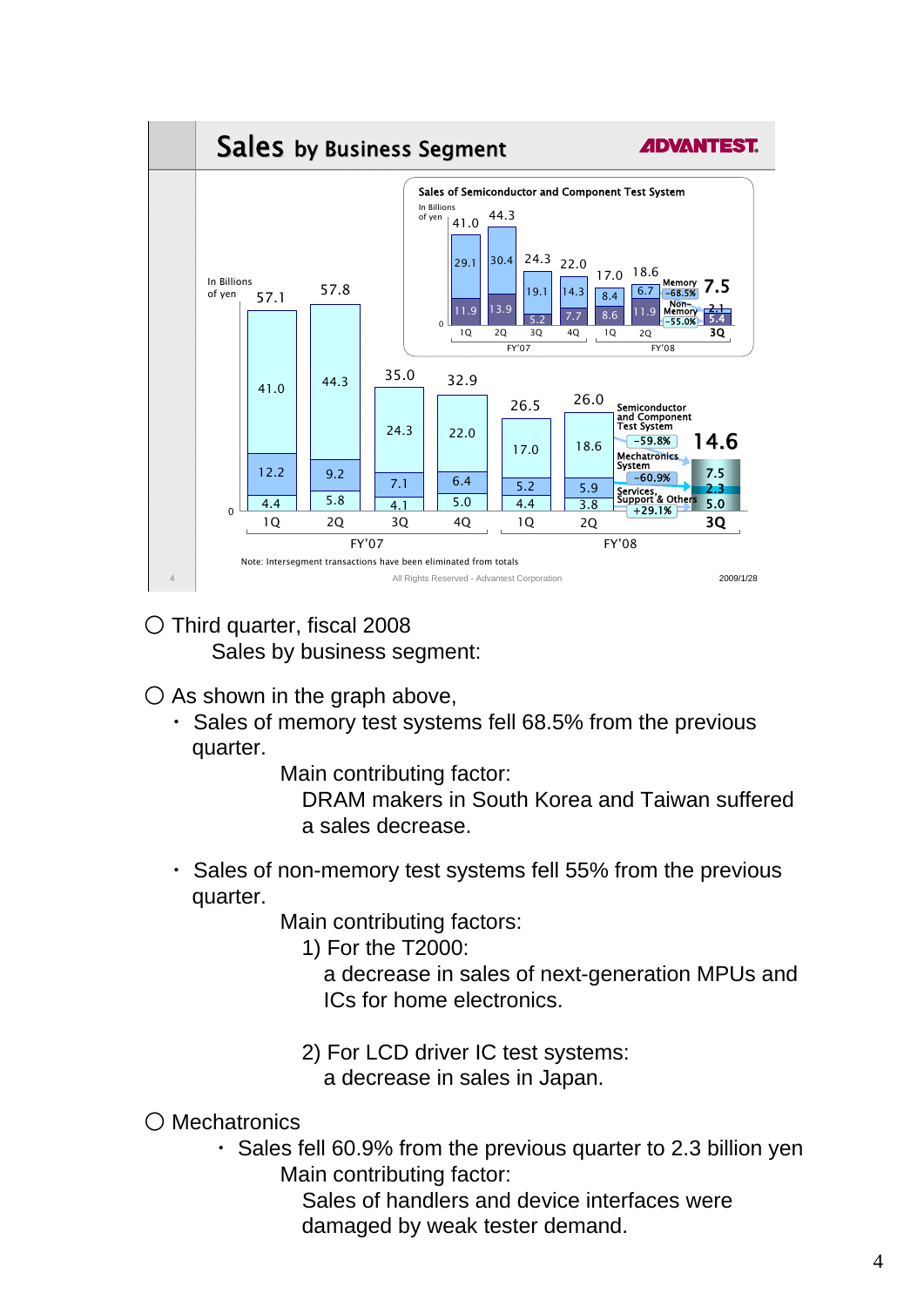

○ Third quarter, fiscal 2008 Sales by region:

 $\bigcirc$  Regions where sales declined from the previous quarter:

- ・ Americas: 2.8 billion yen (47.2% down on quarter)
- ・ Rest of Asia: 2.2 billion yen (53.2% down on quarter)

 Declines were principally driven by weak T2000 sales (including test modules for next-generation MPUs) .

- ・ South Korea: 1.4 billion yen (72.1% down on quarter)
- ・ Taiwan: 0.8 billion yen (74.8% down on quarter)

 This decline was principally due to reduced sales of DRAM test systems.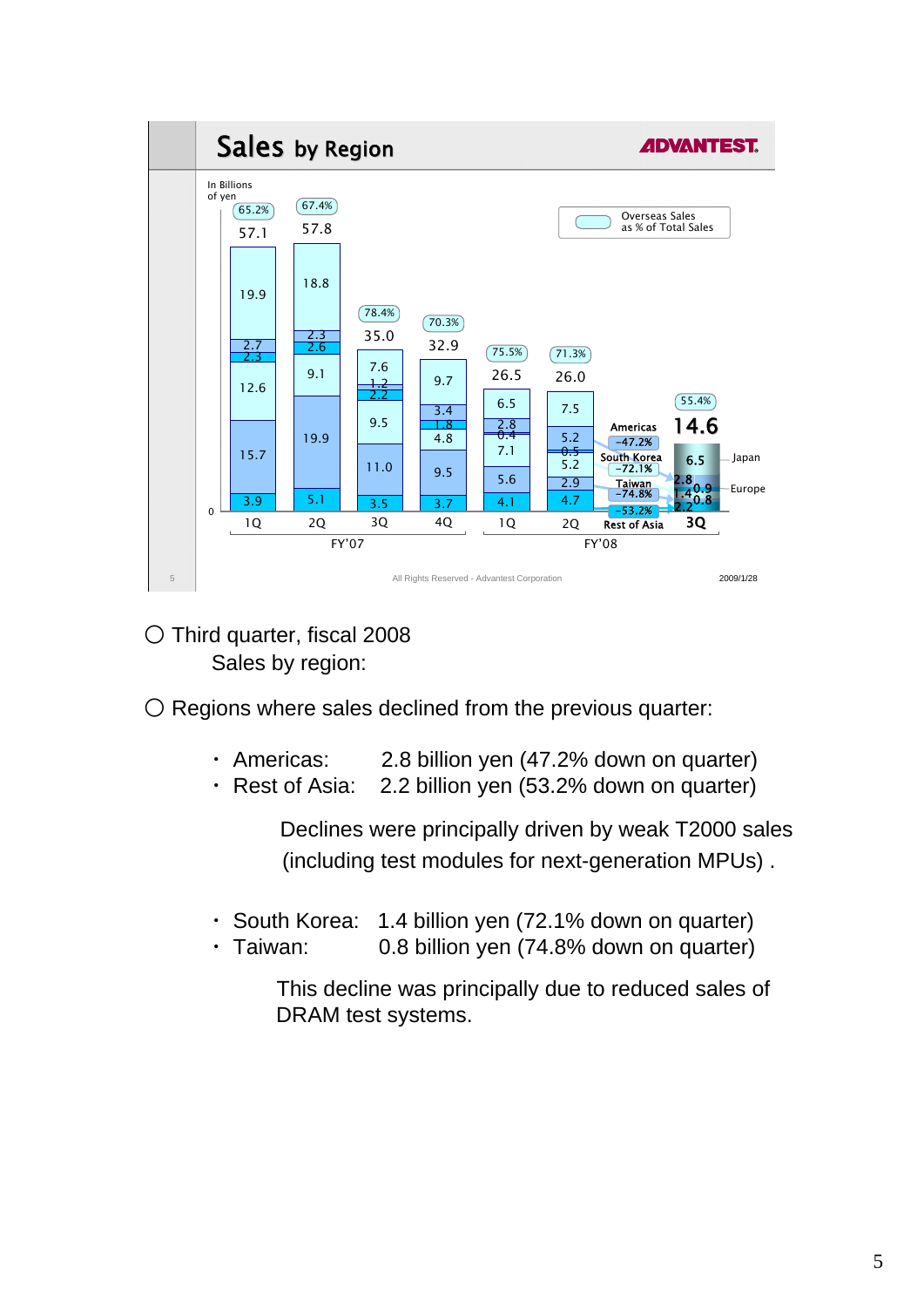

- Third quarter, fiscal 2008 Operating expenses:
- Overall operating expenses:
	- ・ 13.5 billion yen, down 1.7 billion yen from the previous quarter of which R&D expenses: 6.1 billion yen, down 0.7 billion yen from the previous quarter.

## ○ Operating loss:

- ・ 11.6 billion yen, compared to an operating loss of
	- 2.1 billion yen in the previous quarter.
		- Main contributing factor:
			- 1) Decline in sales
			- 2) Inventory write-down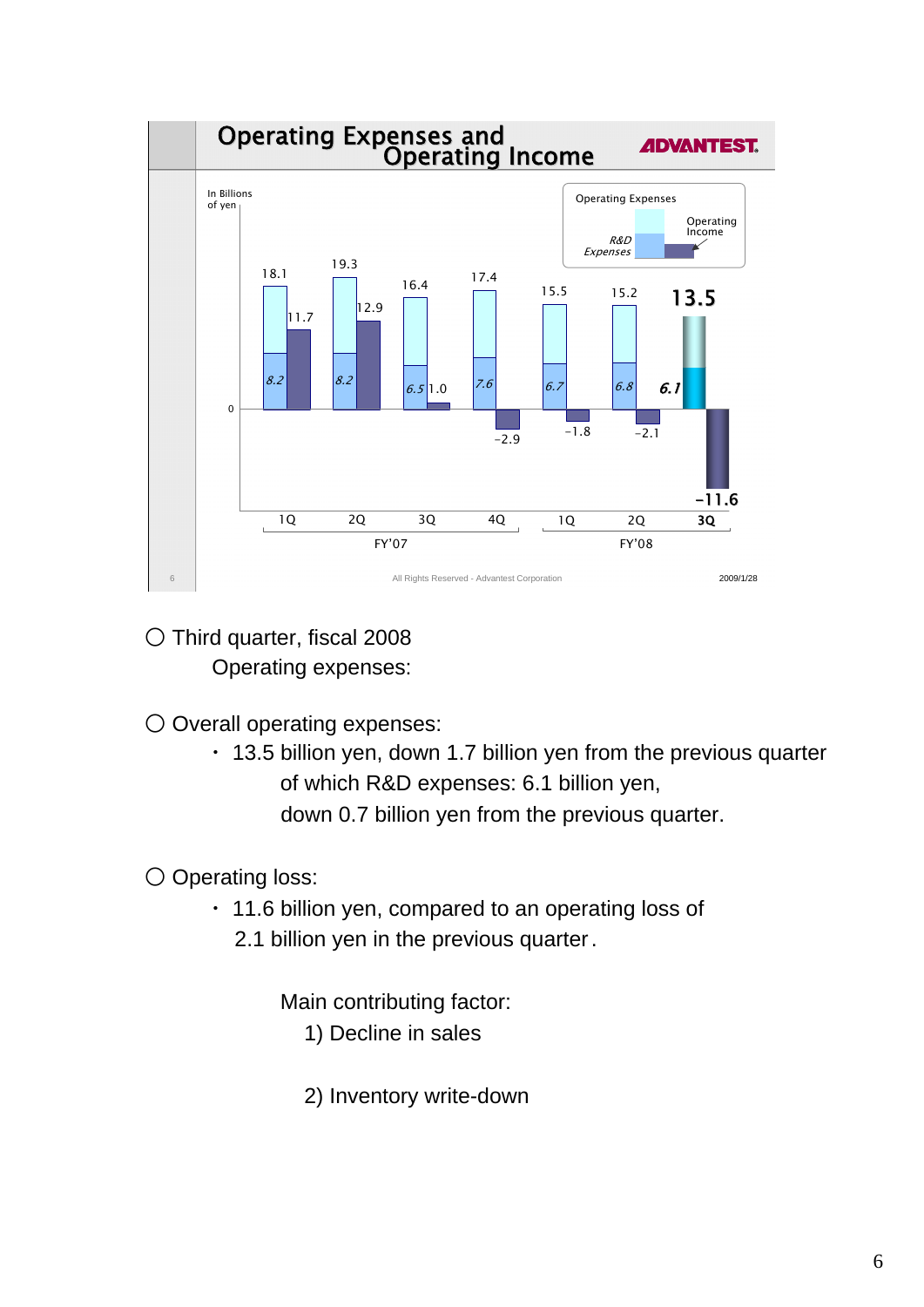

- Balance sheet, as of the end of December 2008 Assets:
	- ・Total assets: 257.6 billion yen (down 24.5 billion yen from the end of September 2008)
	- ・Cash and cash equivalents: 118.2 billion yen (down 32.5 billion yen from the end of September 2008)
	- ・Short-term Investments: 17.3 billion yen (up 14.3 billion yen from the end of September 2008)
	- ・Trade receivables: 12.6 billion yen (down 3.5 billion yen from the end of September 2008)
	- ・ Inventories: 16.2 billion yen (down 6.4 billion yen from the end of September 2008)

Declines were principally driven by inventory write-down.

- $\circ$  Capital expenditures in 3Q: 0.6 billion yen (compared to 1.8 billion yen in 2Q)
- $\bigcirc$  Depreciation in 3Q: 2.3 billion ven (almost unchanged from 2Q)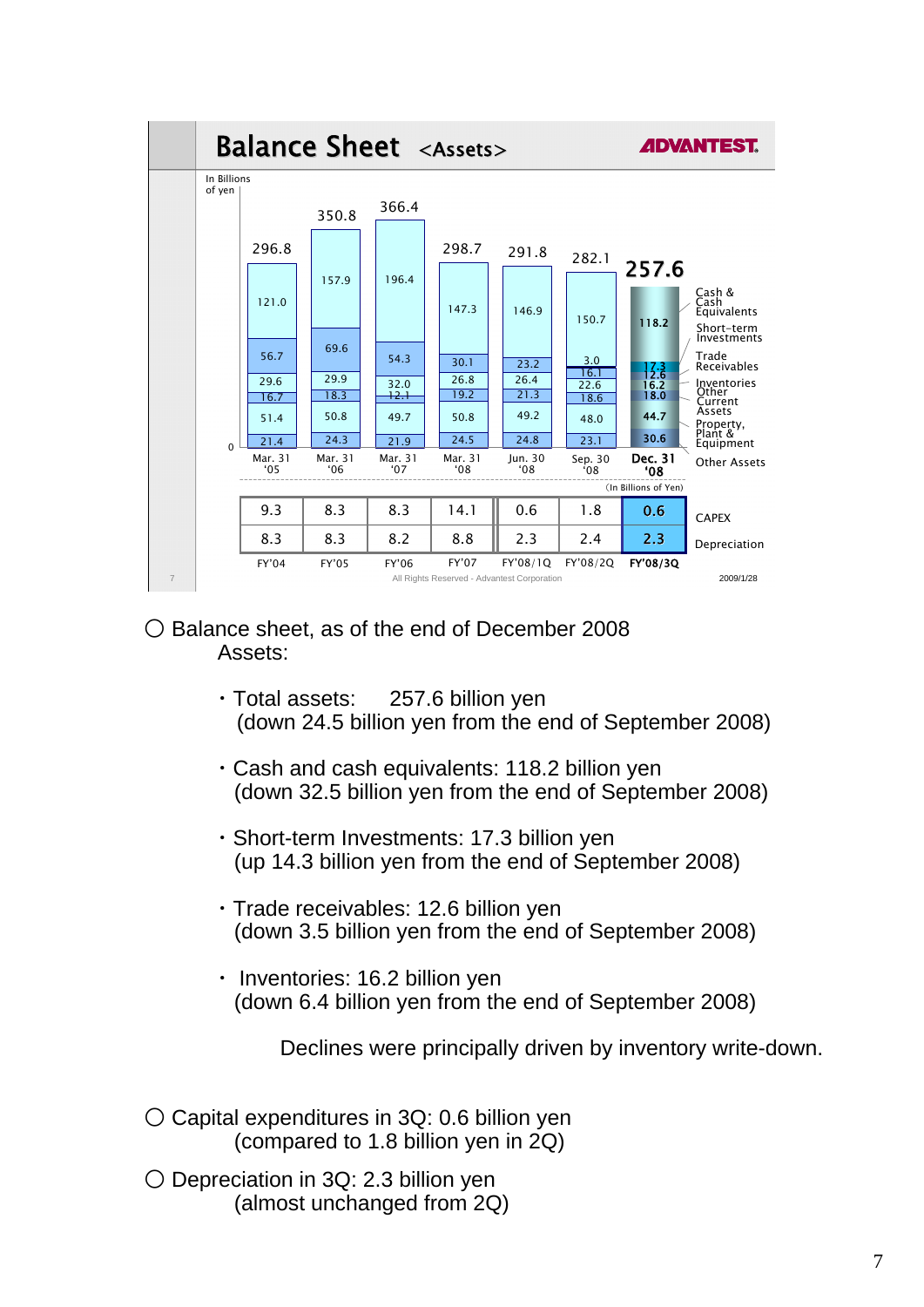

- Balance sheet, as of the end of December 2008 Liabilities and equity:
	- ・ Trade accounts payable:
		- 4.3 billion yen (down 3 billion yen from the end of September 2008)
	- ・ Other current liabilities: 12.1 billion yen (down 2.8 billion yen from the end of September 2008)
	- ・ Retained earnings and others: 156.7 billion yen (down 18.6 billion yen from the end of September 2008)

 Of this decrease, 6.4 billion yen was a decrease in comprehensive income.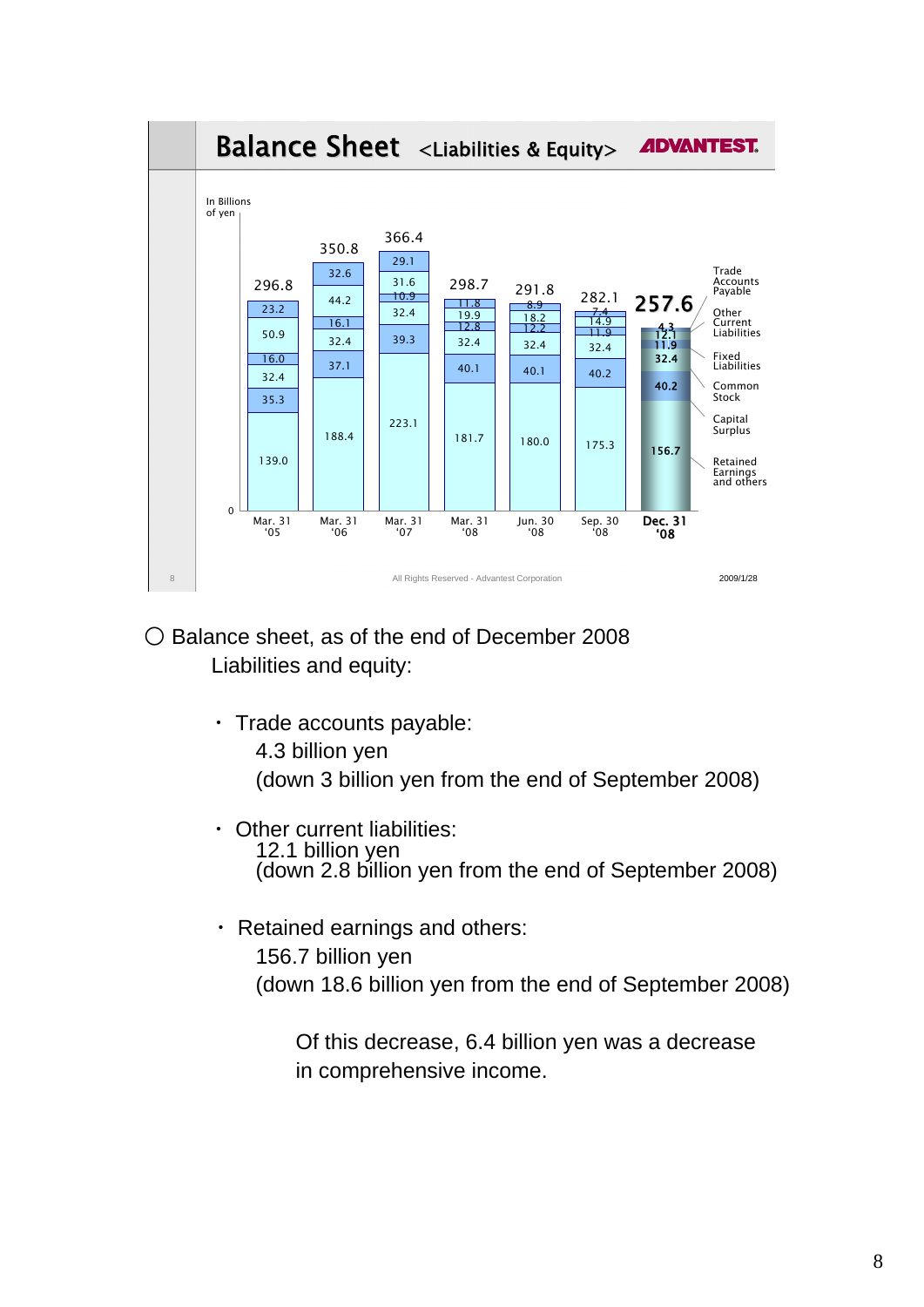

○ Third quarter, fiscal 2008 Cash flow (CF):

・Operating cash flow:

expenditures of 7.2 billion yen,

of which net loss of 7.8 billion yen this quarter

- ・Investing cash flow: expenditures of 16.3 billion yen, of which short-term investments: 15.4 billion yen
- ・Free cash flow: negative 23.5 billion yen